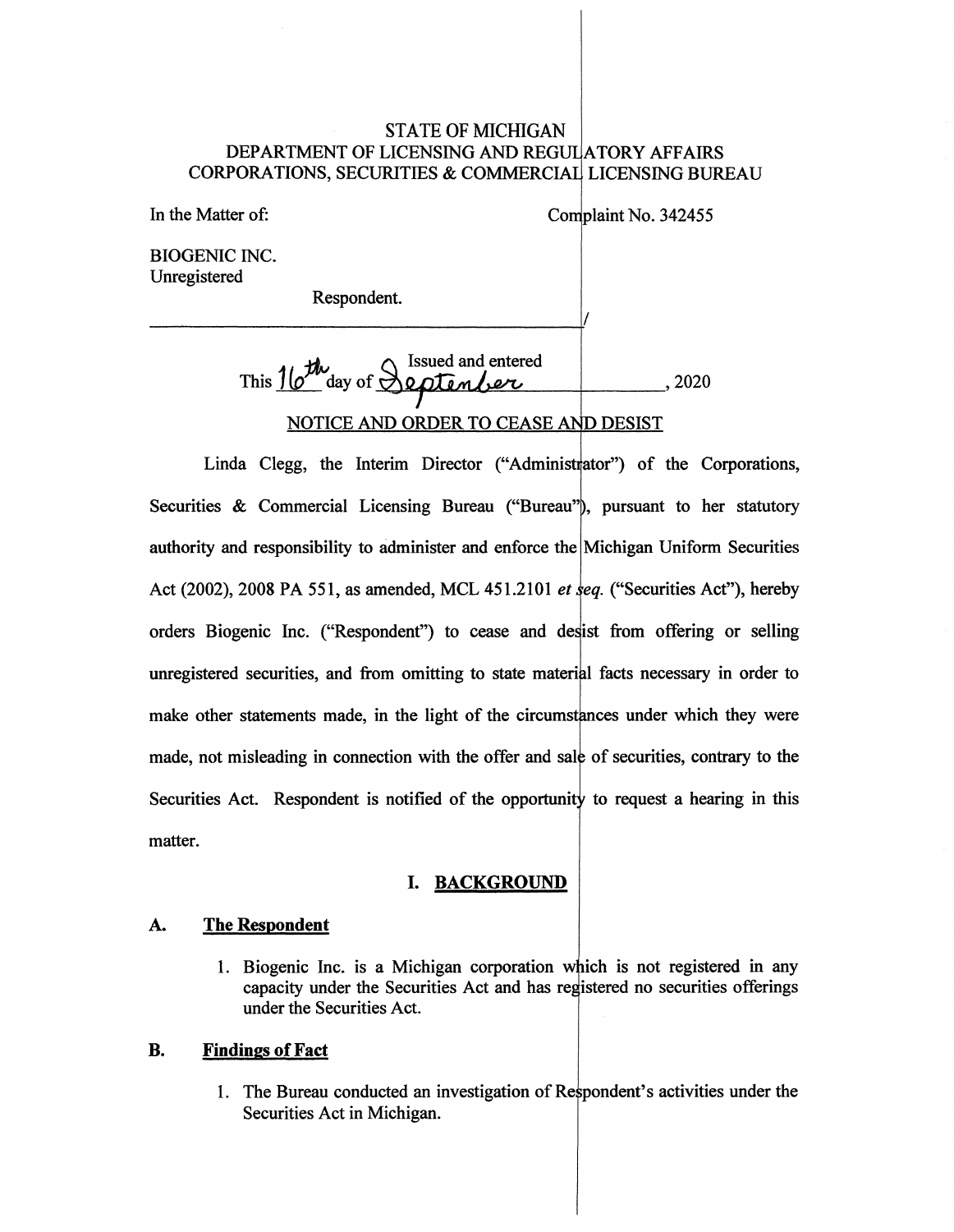- 2. The investigation developed evidence that Respondent offered and sold an investment contract security to investor GP. The investment contract security was not federal covered, exempt from registration, or registered under the Securities Act.
- 3. The investment contract involved GP providing money, a \$75,000 down payment along with a \$75,000 financed amount, to purchase a medical device for \$150,000 from Respondent. Thereafter, Respondent was to deploy the equipment to a doctor's office for use in diagnosing or treating patients. Doctors would pay the investor a sum certain each time the machine was used on a patient with the payment being arranged through Respondent for a fee. GP was to be strictly passive, and expected to pay Respondent to find a doctor to use the machine, to deploy the machine, to collect funds from the doctor, to calculate the amount due to GP, and to pay that amount. GP and Respondent both would profit from the arrangement solely through Respondent's efforts.
- 4. The investigation developed evidence that Respondent omitted to state material facts necessary to make other statements made not misleading in connection with the offer or sale of the investment contract security. Respondent represented that investor GP could expect returns of more than \$250,000 per year, but failed to disclose any information about the risks of the investment. Such risks included the potential failure to find a suitable doctor with whom to place the machine; the risk that a machine might malfunction or break; or the risk that medical industry billing practices could change and render the investment valueless. A reasonable investor might consider these omitted facts about investment risks important when making an investment decision.

# II. **RELEVANT STATUTORY PROVISIONS**

1. Section  $102c(c)$  of the Securities Act, MCL  $451.2102c(c)$ , defines "Security" in part as:

a note; stock; treasury stock; security future; bond; debenture; evidence of indebtedness; certificate of interest or participation in a profit-sharing agreement; collateral trust certificate; preorganization certificate or subscription; transferable share; investment contract; voting trust certificate; certificate of deposit for a security; fractional undivided interest in oil, gas, or other mineral rights; put, call, straddle, option, or privilege on a security, certificate of deposit, or group or index of securities, including an interest in or based on the value of that put, call, straddle, option, or privilege on that security, certificate of deposit, or group or index of securities, put, call, straddle, option, or privilege entered into on a national securities exchange relating to foreign currency, an

**Cease** & **Desist Order Biogenic Inc. Complaint No. 342455 Page2of6**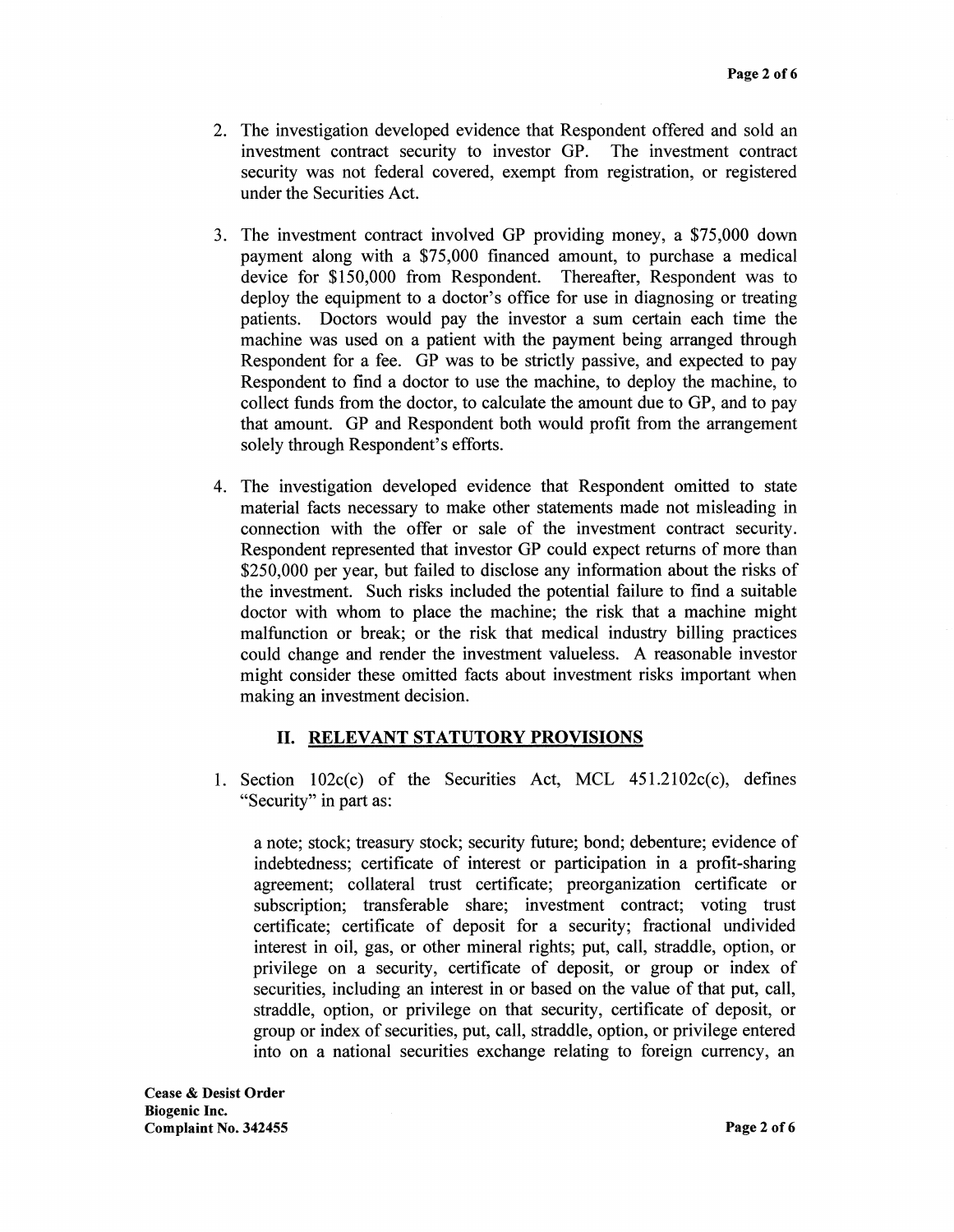investment in a viatical or life settlement agreement; or, in general, an interest or instrument commonly known as a "security"; or a certificate of interest or participation in, temporary or interim certificate for, receipt for, guarantee of, or warrant or right to subscribe to or purchase, any of the foregoing...

(v) The term includes an investment in a common enterprise with the expectation of profits to be derived primarily from the efforts of a person other than the investor. As used in this subparagraph, a "common enterprise" means an enterprise in which the fortunes of the investor are interwoven with those of either the person offering the investment, a third party, or other investors.

2. Section 301 of the Securities Act, MCL 451.2301, states:

A person shall not offer or sell a security in this state unless 1 or more of the following are met:

(a) The security is a federal covered security.

(b) The security, transaction, or offer is exempted from registration under sections 201 to 203.

- ( c) The security is registered under this act.
- 3. Section 501 of the Securities Act, MCL 451.2501, states:

It is unlawful for a person, in connection with the offer, sale, or purchase of a security or the organization or operation of a Michigan investment market under article 4A, to directly or indirectly do any of the following:

(a) Employ a device, scheme, or artifice to defraud.

(b) Make an untrue statement of a material fact or omit to state a material fact necessary in order to make the statements made, in the light of the circumstances under which they were made, not misleading.

(c) Engage in an act, practice, or course of business that operates or would operate as a fraud or deceit on another person.

### III. **CONCLUSIONS OF LAW**

- 1. Respondent Biogenic Inc. offered and sold an investment contract security which was not federal covered, exempt from registration, or registered, contrary to section 301 of the Securities Act, MCL 451.2301.
- 2. Respondent Biogenic Inc. omitted to state material facts necessary to make other statements made not misleading in connection with the offer or sale of

**Cease** & **Desist Order Biogenic Inc. Complaint No. 342455 Page 3 of6**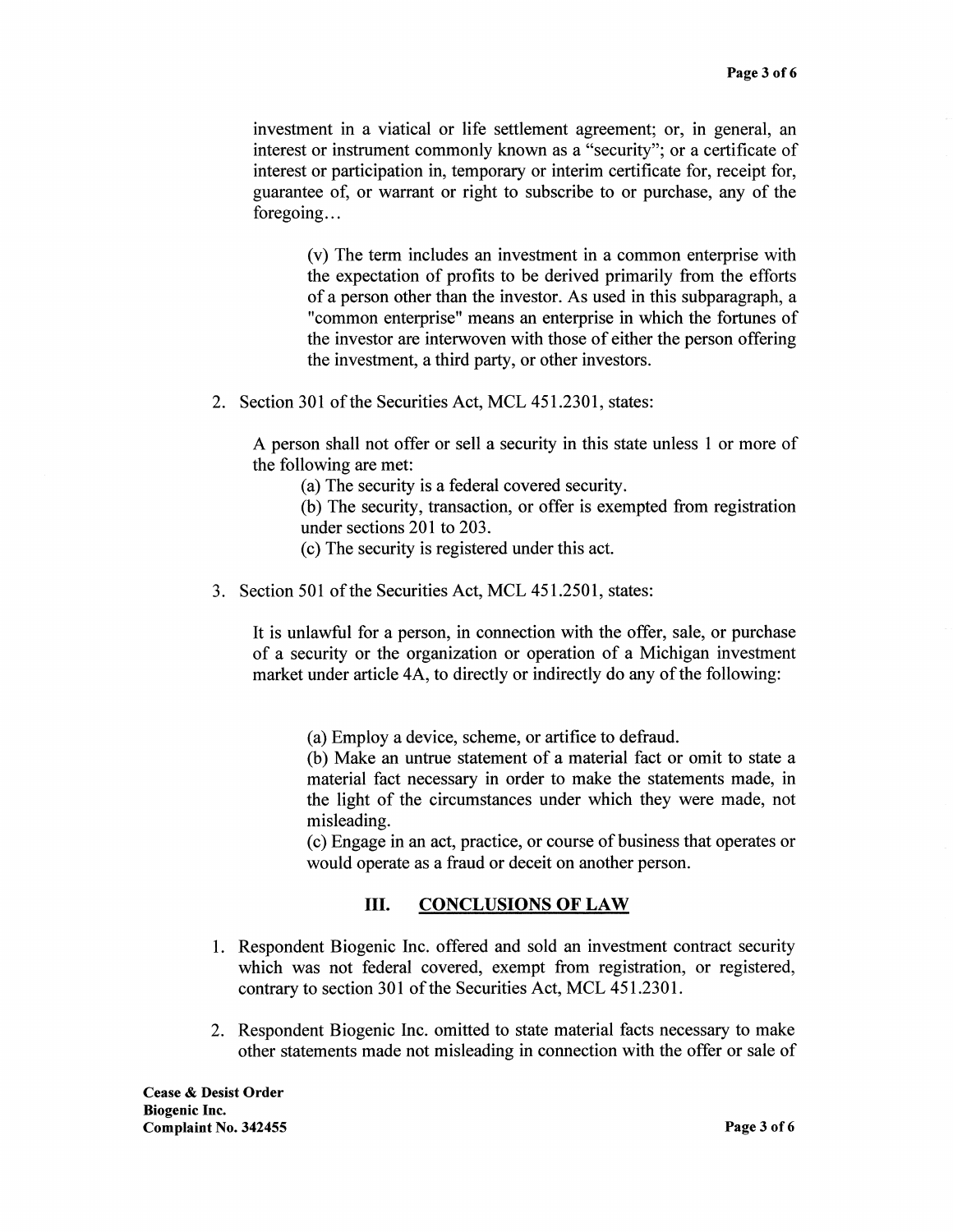securities when it represented that investor GP could make over \$250,000 per year through an investment with Respondent, but omitted any statements regarding risks of the investment, such as the potential failure to find a doctor with whom to place the machine, the potential that the machine could malfunction or break, or the risk that medical billing practices could change and render the machine useless and the investment valueless. The statements regarding the risks of the investment were material and were omitted in connection with the offer or sale of the security, contrary to section  $501(b)$ of the Securities Act, MCL 451.2501(b).

# **IV. ORDER**

IT IS THEREFORE ORDERED, pursuant to section 604 of the Securities Act, MCL 451.2604, that:

- A. Respondent shall immediately CEASE AND DESIST from offering and selling unregistered securities, and from misstating or omitting to state material facts necessary to make other statements made not misleading in connection with the offer or sale of securities, contrary to the Securities Act.
- B. Pursuant to section 604(2) of the Securities Act, this Notice and Order to Cease and Desist is IMMEDIATELY EFFECTIVE.
- C. In a Final Order, the Administrator, under section 604(4) of the Securities Act, MCL 451.2604(4), intends to impose civil fines of \$20,000.00 against Respondent.
- D. Pursuant to section 508 of the Securities Act, MCL 451.2508, a person that willfully violates the Securities Act, or an order issued under the Securities Act, is guilty of a felony punishable by imprisonment for not more than 10 years or a fine of not more than \$500,000.00 for each violation, or both. An individual convicted of violating a rule or order under this act may be fined, but shall not be imprisoned, if the individual did not have knowledge of the rule or order.
- E. The Administrator retains the right to pursue further administrative action against Respondent under the Securities Act if the Administrator determines that such action is necessary and appropriate in the public interest, for the protection of investors and is authorized by the Securities Act.

## **V. NOTICE OF OPPORTUNITY FOR HEARING**

Section 604 of the Securities Act, MCL 451.2604, provides that Respondent has 30 days beginning with the first day after the date of service of this Notice and Order to Cease and Desist to submit a written request to the Administrator asking that this matter be scheduled for a hearing. If the Administrator receives a written request in a timely

**Cease** & **Desist Order Biogenic Inc. Complaint No. 342455 Page4of6**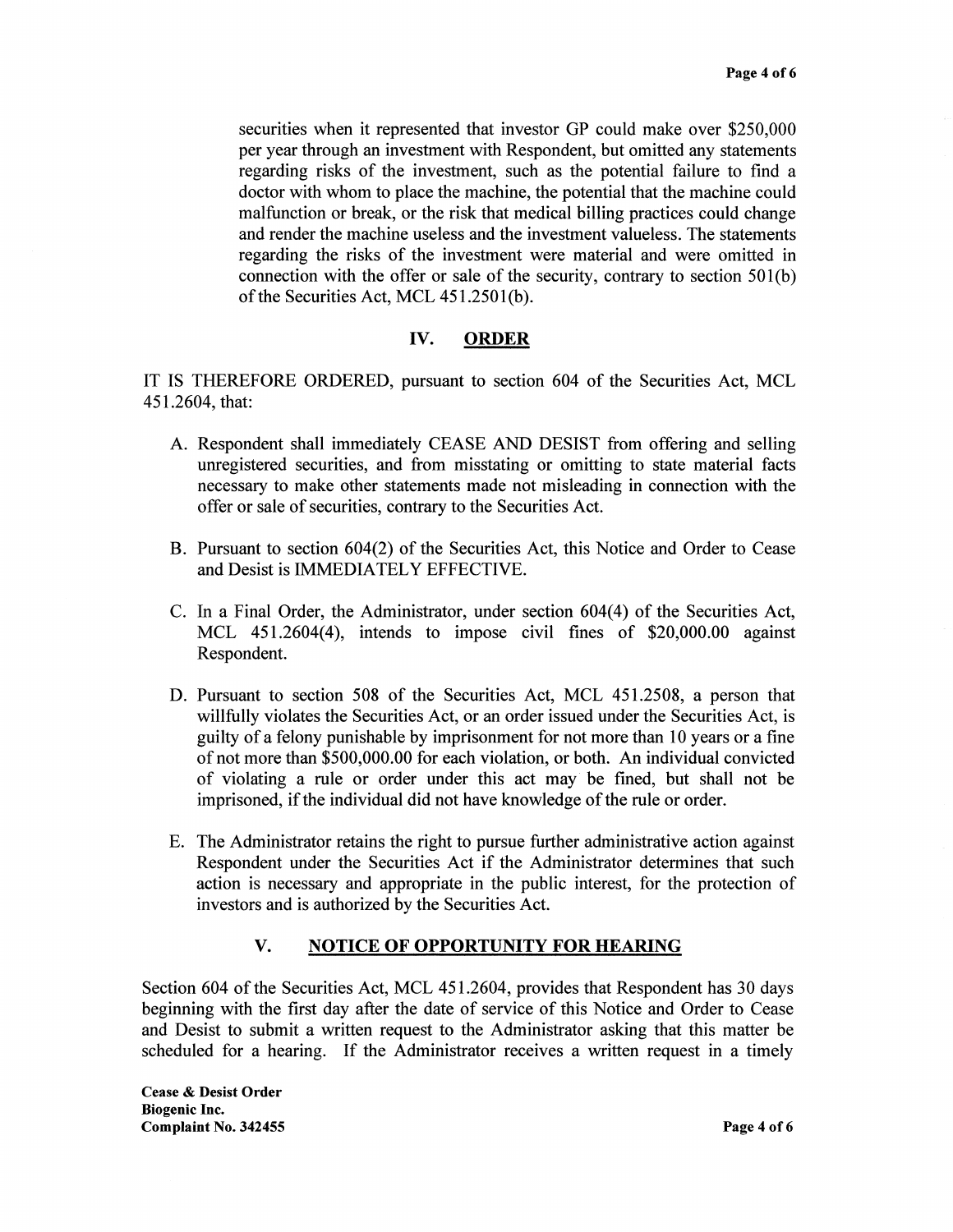manner, the Administrator shall schedule a hearing within 15 days after receipt of the request. The written request for a hearing must be addressed to:

> Corporations, Securities & Commercial Licensing Bureau Regulatory Compliance Division P.O. Box 30018 Lansing, MI 48909

By email to CSCL-FOIA@michigan.gov

# **VI. ORDER FINAL ABSENT HEARING REQUEST**

A. Under section 604 of the Securities Act, MCL 451.2604, the Respondent's failure to submit a written request for a hearing to the Administrator within 30 days after the service date of this **NOTICE AND ORDER TO CEASE AND DESIST** shall result in this order becoming a **FINAL ORDER** by operation of law. The **FINAL ORDER** includes the imposition of the fines cited described in section IV.C., and the fine amounts set forth below will become due and payable to the Administrator within sixty (60) days after the date this order becomes final:

> $$20,000.00 - Biogenic$  Inc., under section 604 of the Securities Act, MCL 451.2604.

B. CIVIL FINE payments should be payable to the STATE OF MICHIGAN and contain identifying information (e.g., names and complaint numbers) and mailed to the following address:

> Corporations, Securities & Commercial Licensing Bureau Final Order Monitoring P.O. Box 30018 Lansing, MI 48909

- C. Failure to comply with the terms of this Order within the time frames specified may result in additional administrative penalties, including the summary suspension or continued suspension of all registrations held by Respondent under the Securities Act, the denial of any registration renewal, and/or the denial of any future applications for registration, until full compliance is made. Respondent may voluntarily surrender or withdraw a registration under the Securities Act; however, the surrender or withdrawal will not negate the summary suspension or continued suspension of the relevant registrations or any additional administrative proceedings if a violation of this Order or the Securities Act occurred.
- D. Failure to pay the civil fines within six (6) months after this Order becomes fmal may result in the referral of the civil fines to the Michigan Department of Treasury for collection action against Respondent.

**Cease** & **Desist Order Biogenic Inc. Complaint No. 342455 Page 5 of6**